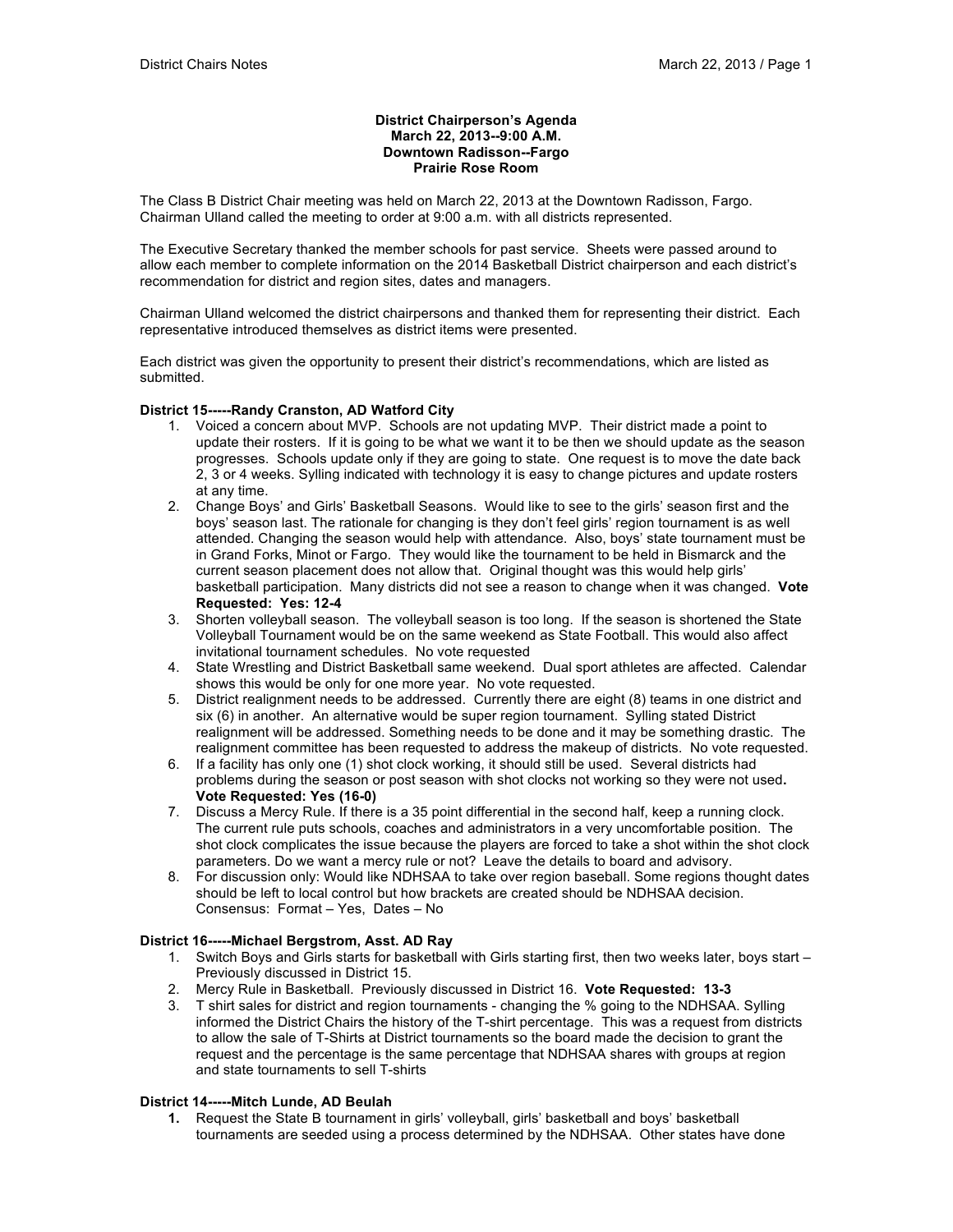this. Always pros and cons but the thoughts are this would make for a better tournament. It would increase the chance of the two best teams meeting in the finals which would make for a better tournament. Coaches would vote but may not vote for their own team. There was concern about politicking from the coaches and discussion on what criteria would be used**. Vote Requested: (10-6)** 

- 2. Make a District Chair appointment a 3-year commitment. Rational is to provide consistency in the process. Discussion included making this suggestion at the district level. By NDHSAA Constitution & By-Law, this is not within the control of the Board. It is a district responsibility to choose their representation within their District. By Constitution & By-Law the District Chair representative must be a Superintendent, Principal or AD.
- 3. Remove districts without certain activities (ex-wrestling) from the voting process to determine wrestling discussion or reduce number needed to go to the NDHSAA board based on non-activity districts. Although we agree that they should have say in areas that may affect them financially and that may be through contact with their NDHSAA board member. Sylling reminded Chairs that each and every person in the room is eligible to become a NDHSAA Board member at some time. As a Board member you would be responsible to make decisions on all sports and activities, not just the ones your school participates in.
- 4. Two regions from wrestling on an East/West format and if participant number adjustments by region need to be made then teams could be moved as needed. At the coaches meeting a vote was taken to go to two regions. The coaches voted 16-15 to go to North and South. Wrestling advisory comes in at the end of April and will decide what will go forth to the board. Region 2 and their coaches voted to keep 4 regions.

# **District 13-----Brandt Gaugler, Prin/AD Beach**

- 1. Remove the 50 or more/less enrollment rule from Junior High By-Laws. Rationale due to low participation numbers, we need more flexibility in running our junior high programs. Note this will be voted upon at the 3/22/13 Board meeting.
- 2. Support a 2-region state wrestling plan in Class B wrestling with East and West regions. Rationale included fewer wrestling numbers creating non-competitive regional/state tournaments.
	- a. Region 4 wrestling 2013 14 weight classes (top 4 wrestlers qualify for state in each weight class)
	- b. 2 weight classes with 4 wrestlers (all qualify for state)
		- i. (6 of 8 wrestlers in these 2 weights with losing records)
	- c. 9 weight classes with 5 wrestlers (36 of 45 qualify for state)
		- i. (9 of 36 wrestlers in these weights to state w/losing records)
	- d. 2 weight classes with 6 wrestlers
	- e. 1 weight class with 7 wrestlers
	- f. Sending 19 of 56 wrestlers (34%) to state with losing records
		- i. 3-12, 2-14, 5-24, 6-14, 2-16, 4-13, 5-26, 5-12 records.
	- g. Question the competition levels at early rounds of state tournament.
- 3. Recommend seeding top 4 teams at State B volleyball, girls' basketball, & boys' basketball tournaments. Participating coaches vote. Coaches cannot vote for own team, after top seeds are selected, remaining teams drawn in. Rationale, current tournament format often allows for top seeds facing off in opening rounds diminishing the chance of the two best teams meeting in the state championship game. Previously discussed in District 14.
- 4. District 13 not in favor of switching girls' basketball & boys' basketball seasons. Previously discussed in Region 15.
- 5. District 13 is interested in discussing the idea of a Super State B tournament in basketball. Currently have no proposals but wondering if there is interest from other districts. Combining the Class A tournament was a positive move for Class A. It would be a good move for Class B. Worthy of discussion, however logistics are extremely difficult. Girls' and boys' districts would be held at the same time, girls' and boys' regions would be held at the same time, girl' and boy's state would be held at the same time. This would be a possible venue problem.

#### **District 12-----Bryan Kramer, Minot Ryan (sitting in for Robert Thom, Prin/AD Kenmare)**

- 1. Switching boys' and girls' basketball seasons. Previously discussed.
- 2. Clarification on coaching certification. Coaches are looking for clarification but in looking at the NDHSAA website, all of the information is there. So clarification is not necessary. If a coach is hired late, they would have until April  $1<sup>st</sup>$  to report. Schools are recommended to have all coaches certified before they work with students. Some districts are already requiring this. Question having former wrestlers come in and work with students over a break. Would they need to be certified? This is under local control. As a rule of thumb, if they are unsupervised with kids they must be certified.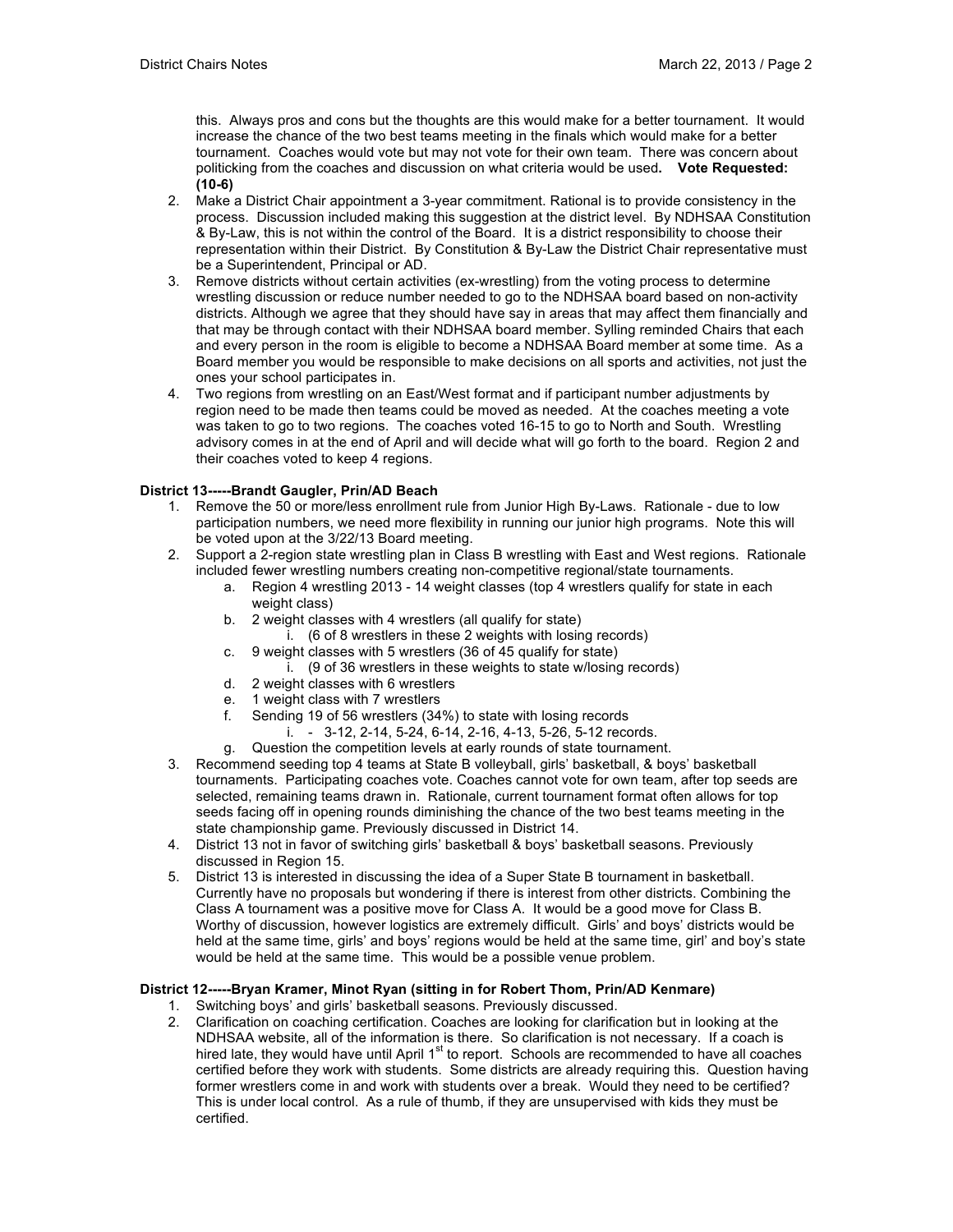- 3. Requiring district basketball tournament officials to attend a day camp. Some district crews had not worked three man crews and a day camp would be helpful. This is under local control. NDHSAA does not select district officials. It is currently a requirement for region and state officials.
- 4. Not on agenda but want discussion on selecting of district officiating crews. Currently district crews are not allowed to work both girls' and boys' district tournament. Sylling reminded districts if they want to require officials to attend a day camp, they have control over that. We need to develop officials to help them grow. If we give the big games to the same guys all the time, we are not going to grow the pool of officials.

### **District 11-----Bob Beaudrie, Prin/AD Newburg**

- 1. Free Throw Rule Switching the rule so players can go on release of shot. This would be a NFHS rule change and would have to go through the rule change process. North Dakota deviates from NFHS Rules preventing us from having a voice on the rule selection/change process.
- 2. Switching back seasons preferably girls' basketball in fall; at the least girls' basketball starting earlier in winter. Previously discussed.
- 3. Region Tournament in Dome for Region 6 Minot Auditorium has several District 13 teams that play there during the year. Unfair advantage. No vote requested.
- 4. Flopping on block/charges Need to be consistent and make calls. Lots of no calls on flops. No vote requested.
- 5. Mercy rule? Previously discussed.
- 6. Discussion only Bring back in person rules clinics for officials. Staff member Fetsch indicated the purpose of workshops is to explain items to officials in more detail and workshops are required. Recommendation to tell coaches to make use of workshops.

### **District 10-----Brandt Dick, Supt. Underwood**

- 1. We would like to see the Boys' Class B Tournament be the last tournament, switch with girls' basketball. We would like to know have the numbers in girls' basketball improved for participation with the current switch? Rationale, we would like to see the Boys' Class B Tournament be held in Bismarck. Previously Discussed.
- 2. If the switch cannot happen, District 10 would like to pick a permanent site for the Class B Boys' and Girls' State basketball tournaments like the NDHSAA does for Track and Hockey. We would like to see Minot be the Class B Boys' State Tournament Site, and Bismarck be the Class B Girls' State Tournament Site. Not much discussion.
- 3. As we move forward, would like to see a different fee schedule for varsity refs when doing three man crews as compared to two man crews. Feel that some refs are refusing two man crews because it is easier to ref with three man crews, and with pay the same, no incentive to do two man crews. No vote requested.
- 4. Like to see refs limited to working the same region basketball tournament to two consecutive years. **Vote Requested: (2-13)**
- 5. Have other parts of the state had struggles with refs breaking contracts? What options do schools have if this happens? Discussion: Yes, some districts had problems. Suggestion was to go back to association you worked with if you have a contract. Recommendation is to have a contract.
- **6.** Large Group Music Festival discussion. How are these dates set? Dates are set by regions. Would like flexibility to adjudicate at a different region if there is a weather conflict. Representation of music regions is delineated in the Constitution & By-Laws. Region administrators set and approve dates. No vote requested.

# **District 9------Brian Nieuwsma, AD Flasher**

- 1. Winter Sport Seasons Previously Discussed.
	- a. Switch boys'/girls' seasons around, look at the numbers for girls' basketball and see if they have gone up since the switch of seasons
	- b. If there isn't a switch of seasons we would like to propose permanent sites for girls' and boys' basketball state tournaments, this has been done before with football and track. Proposed sites for boys' basketball would be Minot and girls' basketball in Bismarck.
- 2. Officials
	- a. What is the rotation for regional officials? We propose that they do no more than two (2) consecutive years in a row. Fetsch indicated there is a sit rule for working state tournaments. Officials may work three (3) years in a row need to sit out one year. Currently no rule for regions. Adding a sit rule for regions would severely impact the choice of officials due to the number of officials needed across the state for boys' and girls' basketball regions.
	- b. What is the selection process for how officials are selected to do regionals, this needs to be put in writing as to how the process works. Fetsch shared information on how coaches voted by region. All coaches are surveyed in addition to workshop supervisors.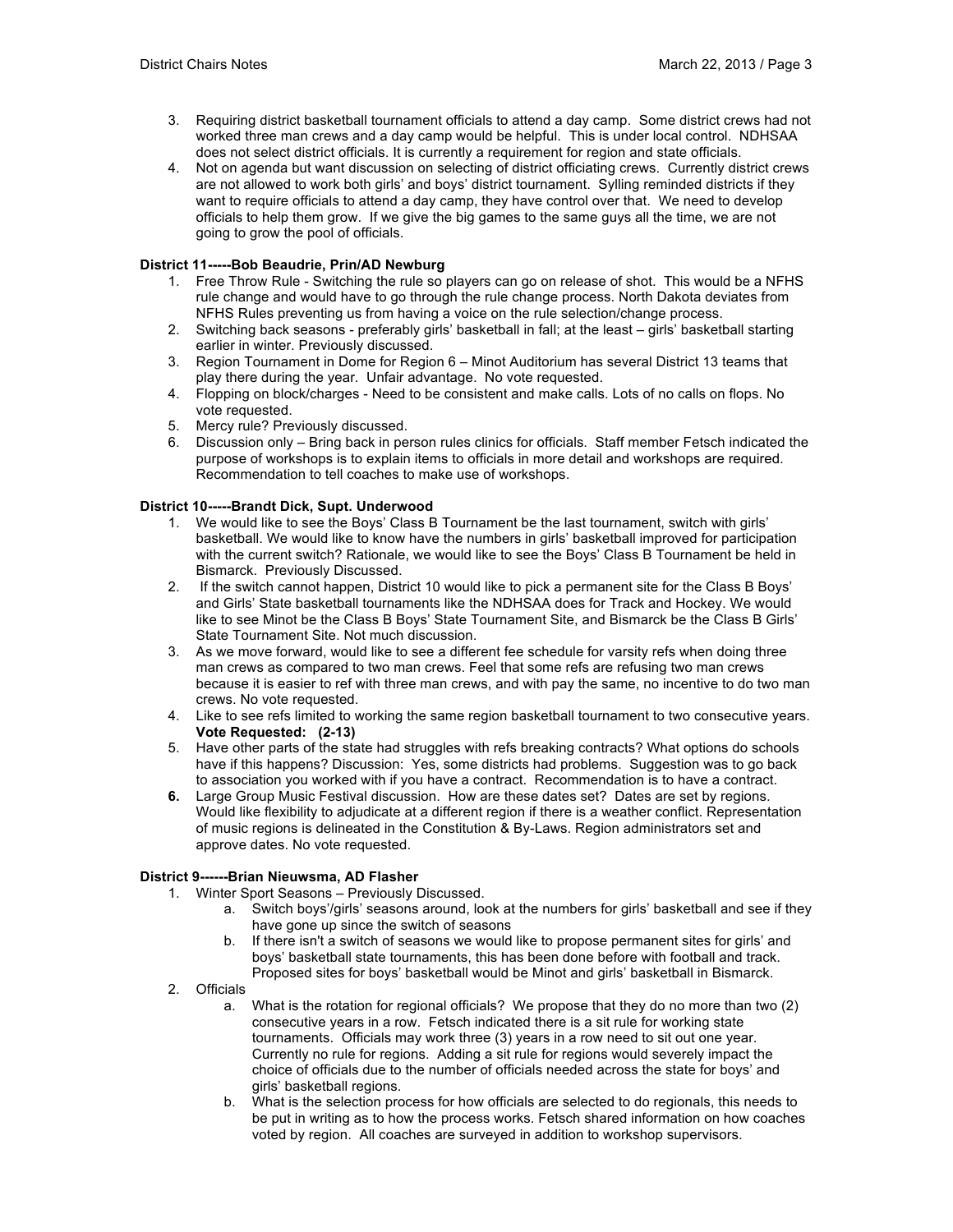- c. Concerns with officials honoring contracts, anything we can do about this? We would like to pass this concern on to the officials association. Fetsch will pass this on to NDOA at their next meeting.
- d. Mercy Rule Previously Discussed.
- e. Training, what education is out there for officials with 3 man crews? Fetch indicated both workshops and day camps are available for education on working with a 3 man crew.

#### **District 8------Randy Loing, Prin/AD Rolla**

- 1. Both boys' basketball and girls' basketball coaches would like to see the results (just totals, not individual school votes) of the voting for region tournament referees. - Previously Discussed.
- 2. Wrestling Region is against a 2 Region wrestling plan. Previously Discussed.

### **District 7------Karla Michaelson, AD Carrington**

- 1. Regional Track meet held on a Friday instead of Saturday (weather) Track meet would be scheduled for Friday with weather day on Saturday. **Vote Requested: (5-11)**
- 2. Subvarsity and junior high basketball tournaments held in 1 day (3 games), hour between games **Vote Requested: (15-1)**

# **District 6------Monty Mayer, AD Kidder County**

- 1. Super regional for wrestling: split north and south. Previously Discussed.
- 2. Broadcasting of games: What are other schools doing? BEK is taking over, what are other schools doing? No discussion

### **District 5------Derrick Bopp, Prin/AD Kulm**

1. No agenda items.

# **District 4------Lee Beattie, AD North Border-Pembina**

- 1. Region baseball dates playing 3 days followed by school day. **Vote Requested: (14-1)**
- 2. Fall Golf would like to move boys' and girls' B golf to the fall. How will that affect football participation? Trade off, affects baseball and track now. Feels it should be tried. **Vote Requested: (3-12)**

# **District 3------Patti Aanenson, AD Larimore**

- 1. How has the Super Regional gone in Region 7? Is there any talk at the State level of mandating this? Discussion: The Region 7 Super Region Tournament does not start until 2013/14 school year.
- 2. Is the coaching box being enforced? Request this be referred to NDOA to see if they are enforcing.
- 3. Where does the responsibility lie for control of the game, such as language and gestures by coaches and players? This should refer back to coaches and administrators, it should not rely completely on officials. Request Fetsch to ask NDOA to see if they see a problem.
- 4. Has the idea of a state bid for baseballs ever been considered? We do footballs, basketballs, and volleyballs why not baseballs. Fetsch indicated if we would bid we would need to accept the lowest bid or provide rationale. At this time we use a higher quality ball than may be chosen using a bid process.

# **District 2------Kal Triplett, AD Richland**

- 1. Move Class B girls golf to Fall. **Vote Requested: (4-11)**
- 2. Removal of Coaches Box not enforced, so why use it Recommendation would be to make it the length of the bench. Would like to see something change. Previously discussed.
- 3. Consistent Region Tournaments Number of teams that qualify. Previously discussed.
- 4. Commitment of region basketball officials hold them to their contracts. Previously discussed.
- 5. Not to vote on but brought up. Injured player is left on the floor as play continues. Fetsch indicated under NFHS rule play does not stop until possession by the injured player's team.

# **District 1------Diann Aberle, Supt. Milnor**

- 4. Girls' basketball District bid to have Region I girls' basketball tournament in Lisbon. [Seating is 1200.] This will go to the board for site approval in April.
- 5. Start District 1 Saturday games for both girls' basketball and boys' basketball at 1:00 p.m., not 3:00 p.m. This doesn't affect school time at all. This is a District issue
- 6. Play all District 1 games at the higher seed; but Saturday and Monday games at one site. This is a District issue
- **7.** Do not count dual wrestling tournament as a seasonal match toward the 40 (actually 45) or the weigh-ins. **Vote Requested: (8-7)**